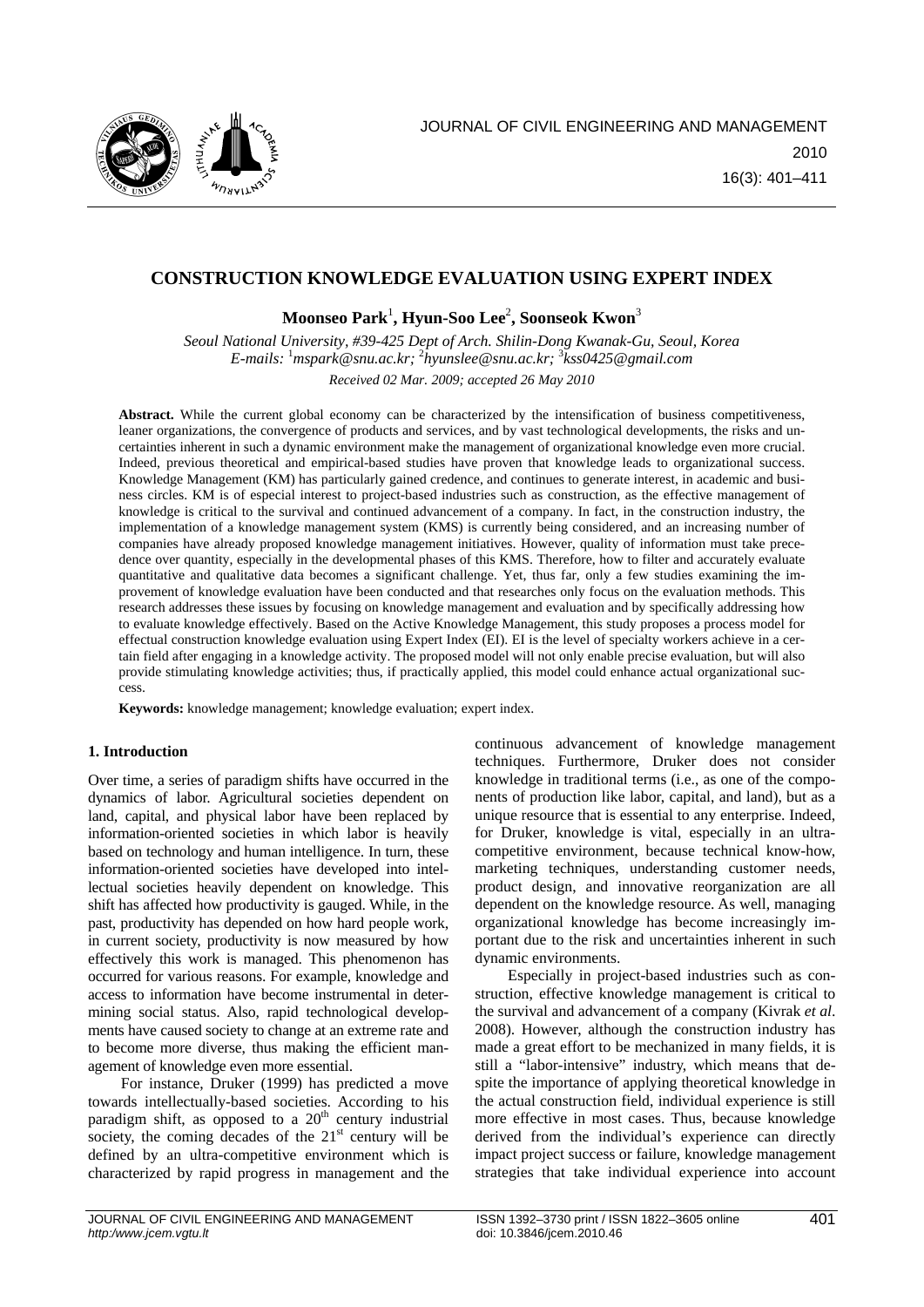should be introduced to the construction industry. In fact, the implementation of an effective Knowledge Management System (KMS) is currently being considered, as a KMS can reduce project time and cost, improve quality, and provide construction organizations with a competitive advantage (Shelbourn *et al*. 2006). Also, an increasing number of companies have already proposed knowledge management initiatives.

Furthermore, it is crucial that organizations measure the knowledge of their knowledge workers in order to optimize business processes (Fink 2005). Indeed, as suggested by Skyrme (1998), measurement and management of knowledge-based assets are extremely important for knowledge organizations. However, quality of information must take precedence over quantity, especially in the developmental phases of the KMS. Therefore, how to filter and accurately evaluate qualitative and quantitative data becomes a significant challenge. That said, few studies focused on improving knowledge evaluation have been conducted that solely concentrate on an evaluation method. To address this, this research focuses on knowledge management and evaluation by specifically addressing how to evaluate knowledge effectively. Based on Active Knowledge Management, this research proposes a process model for effectual construction knowledge evaluation using Expert Index (EI) (i.e., the level of specialization a worker possesses after performing a specific knowledge activity). The proposed model will provide challenging knowledge activities that will encourage selfregulation, while motivating users. This model will also enable accurate knowledge evaluation. If practically applied, this model could enhance actual organizational success.

#### **2. Characteristics of the Construction Industry**

The construction industry includes the creation of social overhead capital and fixed capital, and the tangible and intangible production activities that are performed to maintain this capital. Generally, the industry has three characteristics that predominantly cause discontinuity in project production: the uncertainty of orders, the unrepeatability of works, and high risk factors due to rapid economy and market changes. Six fundamental industry characteristics, as outlined by previous research, are as follows.

1) The construction industry is based on daily production. Compared to the manufacturing industry, construction projects are heavily affected by their surrounding environments. While the manufacturing industry–which mostly involves indoor processing–is not as heavily impacted by the weather, construction works may be delayed or require re-work due to weather conditions.

2) The construction industry is an order industry that is driven by contractors' orders; this makes it a pre-sales and post-production sales based industry. Also, many products are produced according to these orders. Unlike other industries no function is performed by customers during production.

3) The construction industry has various financial functions. Not only must the industry have guaranteed mechanisms to distribute the risks inherent in the multilevel construction process, it must also possess financing capabilities for investment costs.

4) The construction industry is significantly impacted by cultural customs and traditions. During production, many people–including contractors, employees of out-sourcing and sub-contracting companies, local residents, and etc.–are involved in the production process. As a result, their various customs and traditions affect this process. Thus, information and accounting must be even more clearly defined in order to rationalize the industry and get rid of irrational customs and traditions.

5) Communication amongst construction practitioners and clients is extremely important. During a construction project, the diverse interests of many people (e.g., sub-contractors, contractors, suppliers, customers, and etc.) are complexly related. In brief, in the process of combining human, material, and technological resources, communications between creative knowledge participants and production participants heavily affect project outcome. In particular, communication problems amongst and between purchasers, constructors, and supervisors may deteriorate site situations and cause problems in project processing.

6) Unlike other industries, the construction industry is highly dependent on human capital. Therefore, a highly qualified and experienced workforce plays a significant role throughout the construction process. Due to this particular characteristic, it is extremely important to manage the professional knowledge derived from the different experiences of engineers whether they are professional engineers, certificate holders, or simple technicians. These individual experiences are intangible assets to construction companies that must be managed appropriately.

By comparing the characteristics of the construction industry with those of other common industries, the important business functions of the industry can be more clearly understood.

## **3. Necessity of KM and Knowledge Evaluation in Construction**

As already observed, construction projects are unique and temporary, and construction project teams consist of multidisciplinary groups that work together for a limited amount of time. Generally, when former project member move on to new projects, resign, or retire, much new knowledge is lost, and subsequently, the valuable lessons that could have been learned from this knowledge are not recorded or shared properly. Thus, as know-how, knowwhat, and experiences are intangible, capturing and applying the tacit knowledge of experts and engineers is critical for future project success and ultimately company success. Therefore, effective Knowledge Management (KM) is vital for construction companies to prevent the hemorrhaging of valuable information gained from previous projects.

As construction knowledge has become increasingly essential in gaining a competitive advantage, accurate evaluation of knowledge is even more critical. Further, inappropriate knowledge can result in accidents or negatively impact productivity.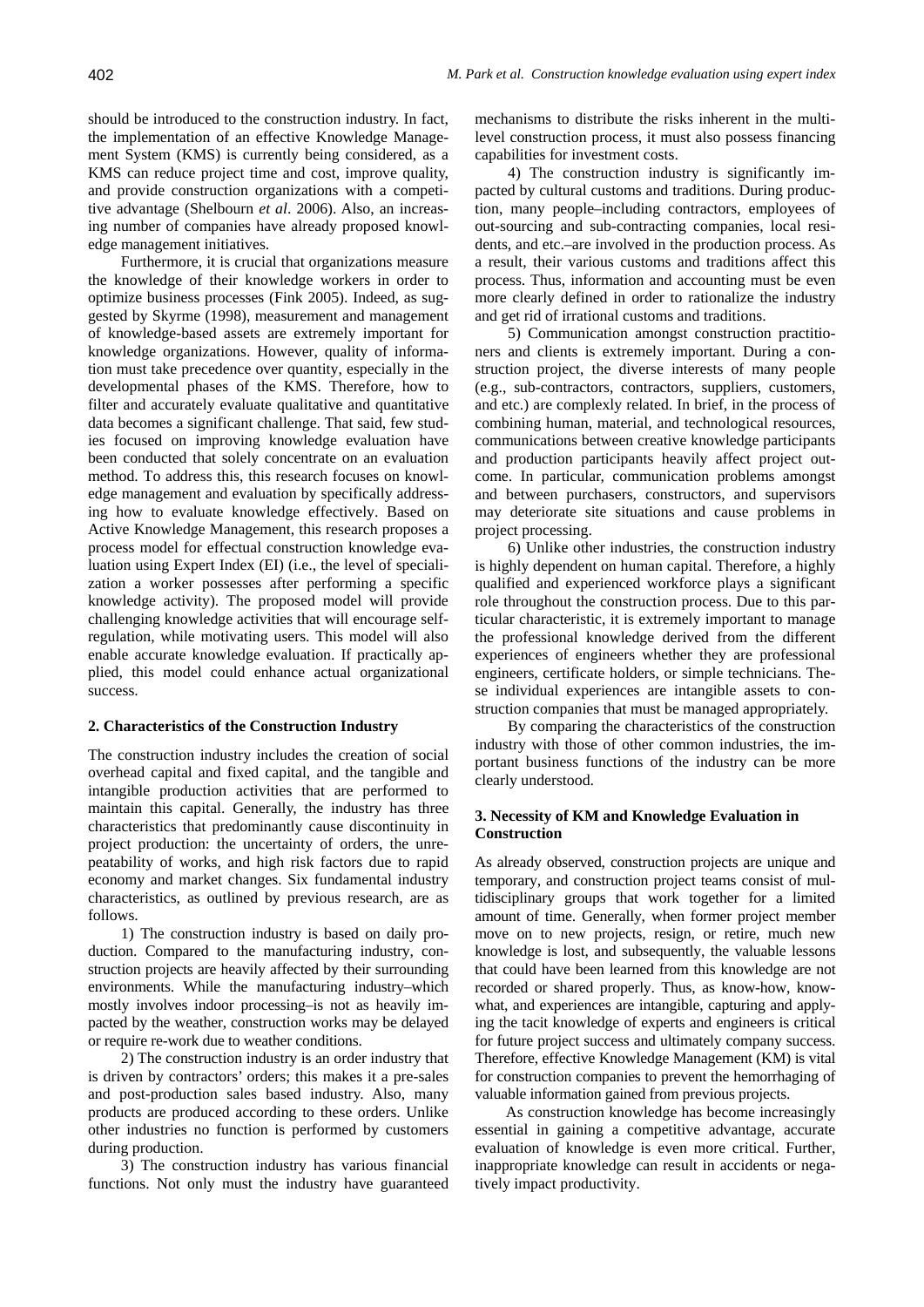When evaluating knowledge, who actually evaluates the knowledge is an important factor. In fact, the usage frequency of KMS and its credibility depends on who manages the knowledge evaluation and that individual's level of objectivity. This will bring about more active knowledge management.

#### **4. Present Domestic Practices of KMS**

In today's knowledge-driven economy, many construction companies have considered implementing knowledge management strategies, while an increasing number of companies have already proposed knowledge management initiatives. Most construction companies recognize that a KMS can enhance project efficiency.

In fact, almost all of the large companies in Korea currently operate a consolidated KMS of administrative and accounting knowledge, enterprise common knowledge, business core knowledge, and etc. These systems are composed of three functional modules for respectively executing knowledge mapping, knowledge searching, and knowledge evaluation. Knowledge workers register their knowledge, which is then evaluated by a knowledge master or knowledge group. The present condition of the respective KMSs of three large companies in Korea is as follows:

1) D company's Knowledge Management System

D Engineering & Construction Co. currently operates a consolidated KMS for administrative and accounting knowledge, enterprise common knowledge, and business core knowledge; this system uses an ERP system, global baronet system (groupware), and web-based intranet for each division. Knowledge management is currently operated for each division, and this system is the most actively-run knowledge management system that standardizes and systemizes construction characteristics, and establishes an independent knowledge data warehouse, maximizing productivities by performing similar works using historical information.

In this KMS, knowledge is categorized either generally or by theme (i.e., by headquarters). Ideas for the improvement of organizations or certain works are classified as general knowledge, while thematic knowledge includes opinions expressed by members on the themes provided by the company. Proposals corresponding with corporate goals are selected and rewarded. Otherwise, they are given back to those who suggested them.

In the case of a construction company, proposals are selected when the arithmetic average is over 60 and the evaluation level is not 3.

2) H company's Knowledge Management System

Launched in May 1997, H Engineering & Construction Co.'s executive information system assists directors in making prompt decisions by providing information on sales, construction, personnel management, orders, accomplishments, related companies, and etc.

In June 1997, the consolidated personnel management system was redeveloped from a mainframe environment to a client/server environment over 14 months; it is still currently in use. This is a construction cost management system which is unique in the construction industry. It includes designing, estimating, contracting, performing, and budget writing, as well as contractor management and cost management. This system aims for consistent construction work management by unifying estimates for outside contractors, inside cost details, budget, and etc. It is intended that this system will be combined with Enterprise Resource Planning (ERP), therefore composing a consolidated management system.

Furthermore, H Engineering & Construction Co. processes, in real-time, installments and mortgages for reconstructed and re-developed apartments, both at the company headquarters and at the work sites. In the future, this will be expanded to ARS or firm banking. Since 1996, H company has used a self-developed messaging system, but in 2003, it was to choose either a Notes or Exchange server. A KMS has been established based on groupware.

To register knowledge, H Engineering & Construction Co. makes proposals to IDEA BANK, and these proposals are categorized as finished proposals or ideal proposals. Finished proposals include problems, conducting methods, and improvement effects, while idea proposals include problems, improvement methods, and expected results. Proposed knowledge is evaluated by knowledge masters–whose function is to evaluate registered knowledge–at three levels of A, B, or C. According to the evaluated levels, mileages are provided.

Finally, compensation for knowledge, which promotes the knowledge activities of knowledge workers, is conducted by mileage.

3) S company's Knowledge Management System

In 2003, S Engineering & Construction prepared a business plan supporting a system that established a value and accomplishment-focused structure. In the latter half of 2003, after analyzing the data accumulated in the first half of the year, a series of standards procedures were completed. To set up a basis for KM, the usage of a document management system was promoted and inside document standardization was finished in the first half of 2003. A KMS is currently on trial.

With the setup of an EP, an infra system and KMS will be integrated based on the 89 enterprise standards work process. In this work process, after new or recycled knowledge is registered, it is transported to evaluators (i.e., knowledge masters) who subsequently perform evaluation, sharing, training, and consulting.

In this system, knowledge is evaluated at 4 levels by users, and knowledge is accumulated to provide rewards and compensations according to a mileage system. Level 1 knowledge registration corresponds to 200 mileage points and contains a value of 20,000 won. Even if the registered knowledge is not selected, 5 mileage points are provided, making users active in registering knowledge.

For superior knowledge, 3 people are rewarded with 1 million (won for each quarter) and with a grand prize. 1 person is rewarded 3 million won. 2 gold prize winners are rewarded 2 million each. Another incentive method is mileage given to superior employees and excellent departments. By rewarding with mileage quarterly and annually, more users will be able to participate.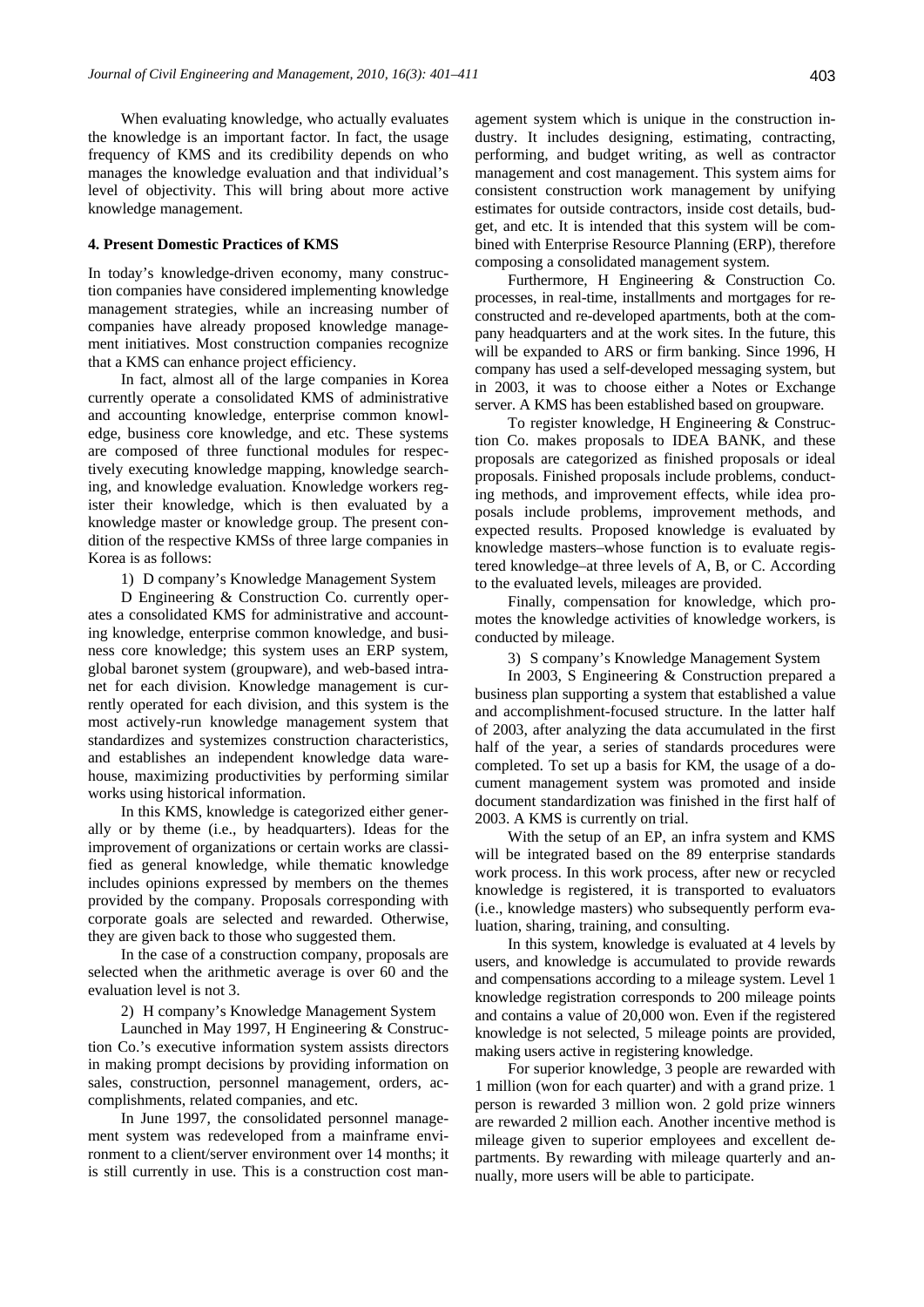To support these activities, the administrators are paid 50,000 won monthly, and knowledge evaluators are paid 50,000 won quarterly. Also, extraordinary activities are awarded each year, which encourages the participation of users.

#### **5. Present Overseas Practices of KMS**

At present, many countries in the world, especially the developed countries, are expending considerable effort to promote the construction of a KMS, attracting a great amount of attention to KMS construction and its corresponding benefits. In reality, there are many enterprises that have achieved very good results in implementing knowledge management. Significantly, these organizations tend to attach importance to knowledge sharing. The following shows the present condition of the respective KMSs of 2 large international companies.

1) Turner Knowledge Network

In 2002, Tuner developed Turner Knowledge Network (TKN). TKN provides an innovative web-based knowledge network solution that facilitates faster, more consistent employee growth and development, enhanced recruiting, retention and development, increased on-thejob safety awareness, cost saving, and increased value to customers. This network began delivering knowledge through an organization of over 4,700 employees across 41 business units in 27 states on 1600 projects. It also delivers information to over 25,000 subcontractors representing over 250,000 trade and craftsmen (Turner 2008).

TKN is a web-based portal that contains a Learning Management System (LMS) that facilitates the transfer of knowledge and best practices throughout the enterprise system. This portal also provides links to newly released company and industry news, the weather, benefits, and other useful links. Employees register for the LMS for both web-based and instructor-led learning that is appropriate to their position and role. With this LMS, employees can track skill requirements, analyze gaps in skills and proficiencies, and register for learning that addresses these knowledge gaps in areas such as Leadership, Management, and Technical skills. Some examples of web-based courses offered through Turner University include: OSHA (Occupational Safety and Health Administration) 30-Hour Certification, Prolog (Project Management and Collaboration Software) offered as TurnerTalk, Mechanical, Electrical and Plumbing, Career Counseling, How to Read a Financial Statement, Business Skills and PC Skills, as well as courses on the Turner philosophy regarding ethics and compliances, values and customer service.

Employees can also use the Document Management System to access documents and forms needed in every step of the construction process and to access related sites. The information housed in the Document Management System represents 100 years of Turner experience, knowledge, and know-how. By providing access to best practices, Turner is improving efficiency by leveraging lessons learned. Turner can also use the information provided by these systems to help assimilate new hires–from all over the U.S. and from diverse backgrounds and cultures–by familiarizing them with the company's common goals and objectives.

Over the past 6 months, 1000 subcontractors have logged onto TKN and 500 have registered for courses, OSHA being the most utilized course. Internally, Turner employees have registered for over 5,000 courses, with 750 employees taking the OSHA 30-Hour Certification Course, which saves time away from the job and travel costs. Since April of this year, Turner has saved an additional \$70,000 in online PC skills training. Also, building the Turner Knowledge Network and Turner University continues to help distinguish Turner within the construction industry as a world-class employer and builder of choice.

Turner envisions the TKN as the driving force in bringing entire project team members (Turner staff, owners, architects, and subcontractors) into one central location for project collaboration and information sharing and learning. TKN reinforces Turner's commitment to developing its members' knowledge and skills and improving the construction industry.

2) Knowledge On-Line (KOL)

Fluor is one of the world's largest publicly owned engineering, procurement, maintenance services, and construction organizations. Fluor's primary objective is to develop, execute, and maintain projects on schedule, within budget, and with excellence. Fluor employs nearly 35,000 people and maintains a network of offices in more than 25 countries across six continents.

In the 2007 Global MAKE (Most Admired Knowledge Enterprise) study (BNET 2007), Fluor was distinguished for maximizing the value of its intellectual resources and capital. With global projects all over the world, sharing knowledge with remote locations is essential to Fluor's success. Thus, Flour's knowledge management system is a consolidated, web-based global community of organizations that facilitates the leveraging of global expertise, enables collaboration, and provides clients with high value solutions. This enterprise-wide approach to knowledge management allows Fluor employees to connect to the same practices, procedures, and experts, regardless of their location. In other words, Fluor's KM strategy helps the company achieve its business objectives by connecting people to people and solutions to challenges.

Fluor utilizes a single, enterprise-wide solution which is called Knowledge OnLine (KOL). Accessible to all employees, regardless of location, KOL supports knowledge sharing and collaborative activities. This portal is where all Fluor's knowledge communities are located. It supports various tools and techniques for enterprise collaboration including: content management for items such as practices and procedures; discussion forums where any employee can ask questions; email links, subscriptions, and instant messaging; personal profiles to identify skills and subject matter expertise; and an integrated search across all communities and all aspects of Knowledge OnLine.

As employees form the core of Fluor's intellectual assets and knowledge-based services strategy, employee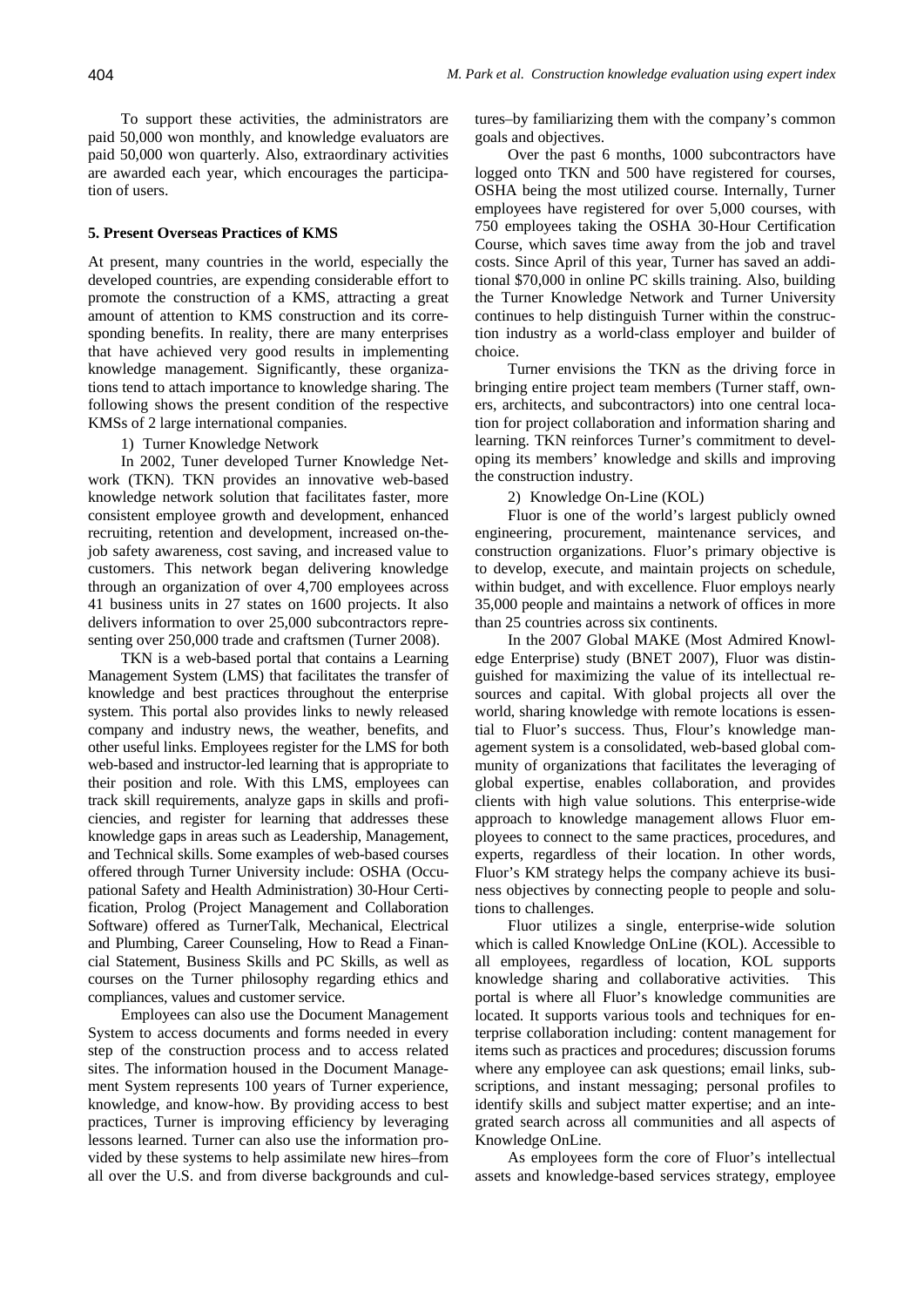buy-in and participation are critical to the company's ability to grow. Indeed, a key factor of Fluor's success, which distinguishes it in the global community, is its capacity to capture, share, leverage, and improve what employees know in a global environment. However, like most organizations, Fluor is faced with the challenges of an aging workforce, as well as a growing number of jobs being work-shared (supported by global offices) overseas. To address these challenges, Fluor motivates employees with benefits that encourage them to make themselves more valuable to the corporation.

Putting domestic and overseas practices of KMS together, some points of similarity are found. Focusing on this research, each system has the evaluation and reward system encouraging employees to use KMS. But, this system falls short of their expectations. In the following chapter, some problems are explained in detail.

### **6. Problem Statements**

Focusing on the operating KMS, the biggest problem in running a KMS is knowledge workers not registering for that KMS. Therefore, companies must promote the KMS by providing incentives for knowledge workers to register knowledge. However, despite incentives, knowledge workers tend to equate registering their knowledge with losing their capacities. Indeed, they often perceive that their personal knowledge is more important than the rewards of registering, and that they will lose their competitive edge if they lose their knowledge.

Groupware is the system each company used to run before their KMS. Currently, groupware is still being used. Also, because most of the companies currently operating KMS, operate a KMS based on groupware, much information has been imported to these KMS from the groupware. However, this imported information is not standardized and does not conform to knowledge registration standards regarding storing information at a knowledge map depository. Therefore, companies have actually been registering all knowledge except for confidential company information and adult matters.

Indeed, the current KMS configurations have limitations. While monetary incentives appear to be insufficient in promoting the KMS, under the current knowledge evaluation methods, expert masters or expert groups gain too many works. Thus, experts must evaluate and store knowledge in bulk. Also, there is still no method for determining the actual specialty of experts and the reliability of knowledge evaluation continues to be low. Furthermore, in small and medium-sized enterprises, there is no capacity to organize an expert group.

To solve these problems, motivation and selfregulation are essential. Based on this context, a new knowledge evaluation method is proposed in the following chapter.

Lastly, although the importance of knowledge evaluation has been emphasized, only a few studies have been conducted. Table 1 shows four worldwide related literatures. Ahmed *et al.* (1999) deals with the measurement of KM not knowledge on KMS. Yogesh Malhotra (2003) is about the value of knowledge assets. Housel and Bell (2001) focuses on the management of knowledge through measuring it. Lee *et al.* (2003) proposes the evaluation model of construction knowledge. The front 3 researches don't cover the knowledge evaluation on KMS and the fourth research focuses on the evaluation itself. However, this research not only proposes new knowledge evaluation model, but also considers the relation between KMS and the knowledge evaluation that cannot be found in other researches.

**Table 1.** Related Literatures

| Author                      | Title / Objectives                                                                                                                                                                                                            |
|-----------------------------|-------------------------------------------------------------------------------------------------------------------------------------------------------------------------------------------------------------------------------|
| Pervaiz K.                  | "Measurement practice for knowledge man-<br>agement"                                                                                                                                                                          |
| Ahmed et al.                | To present a holistic model of KM which                                                                                                                                                                                       |
| (1999)                      | dynamically incorporates both tactical as                                                                                                                                                                                     |
|                             | well as strategic elements                                                                                                                                                                                                    |
|                             | "Measuring Knowledge Assets of a Nation"                                                                                                                                                                                      |
| Yogesh Mal-<br>hotra (2003) | To develop the theoretical and pragmatic<br>foundations for management and measure-<br>ment of knowledge assets to facilitate this<br>vision of holistic growth and development                                               |
|                             | "Measuring and Managing Knowledge"                                                                                                                                                                                            |
| Housel and<br>Bell (2001)   | To provide a framework for managing and<br>maximize the return on knowledge assets                                                                                                                                            |
|                             | "Knowledge Evaluation on the Construction<br>Industry"                                                                                                                                                                        |
| Lee <i>et al.</i><br>(2003) | To present a evaluation model for more<br>objective evaluation. (The results of evalua-<br>tion for storing knowledge are very different<br>by evaluator because of the subjective eva-<br>luation, in spite of the standard. |

#### **7. Success Case of the Portal**

In the world of information technology, the cyber world is nowadays another world itself, which has the complete potential to improve or destruct the real world. A variety of internet portals and clubs lead this world. Especially in Korea which has developed IT technology, there are many web portals, and one of the best popular sites is 'Naver'.

Naver, the leading Korean Internet portal composed of e-mail, internet café, blog, Q&A, shopping and so on, is so dominating in the Korean market that some news media coined the term, "Republic of Naver." In the first quarter of 2008, NHN (the company that operates Naver) posted operating profit of 128 billion won (approximately \$128 million), 15 times higher that of Daum Communication, the closest runner-up. The stark contrast shows in the market value as well – at some 9 trillion won  $(\$9$ billion), NHN is worth more than ten times that of Daum. Google would be much more likely to be called a Goliath than a David in many countries, but at least in Korea, Google's 2 percent search market share is sharply dwarfed by Naver's 76 percent. So what catapulted it into the country's top portal site? Among industry experts, there seems to be an almost unanimous consensus that it all started with the introduction of Knowledge iN (a kind of Q&A), a knowledge search service that enables web users to ask questions or answer ones posted by other users.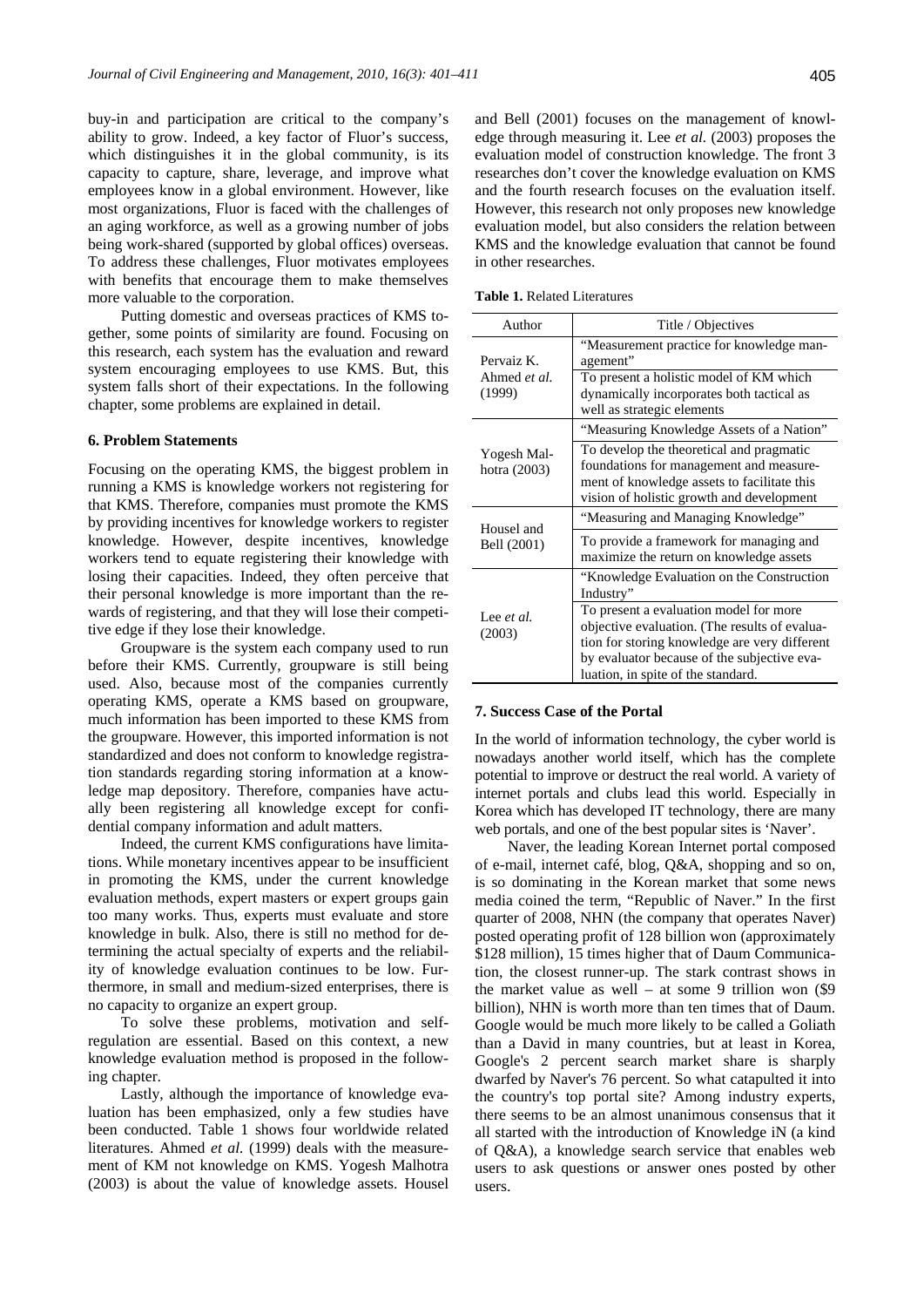| Subtraction point     |       |                     | Addition point |                     |        |                                |         |
|-----------------------|-------|---------------------|----------------|---------------------|--------|--------------------------------|---------|
| Activity              | Point | Activity            | Point          | Activity            | Point  | Activity                       | Point   |
| Desertion of question | $-20$ | Deletion of trouble | $-\mathbf{I}$  | New joining         | $+100$ | Registration of trouble        | $+11$   |
| Deletion of question  | $-1$  | Closed ID           | $-20$          | $Log-in$            | $+3$   | Advising                       | $+1$    |
| No answer             | $-1$  |                     | $-50$          | Answering           | $+2$   | Selection of advise            | $+10$   |
| Deletion of answer    | $-5$  | Help me (Request)   | $-50$          | Selection of answer | $+10$  | Help me (Selection of answer)  | $+10$   |
| Additional point      | $-n$  | Alert               | $-n$           | Voting              | $+2$   | Selection of incomplete answer | $+10$   |
| Desertion of trouble  | $-10$ |                     |                | Evaluation          | $+1$   | Honored Knowledge iN           | $+1000$ |

**Table 2.** Knowledge iN point

Knowledge iN allows users to ask just about any question – be it the best French restaurant in Seoul, why toenails grow faster than fingernails, or how to dump boyfriends in a cool way. Then almost instantly, answers come from other web users, often driven by Knowledge iN's internal reward system. When your answer gets chosen as the best advice by the asker, you earn 10 points (named of Naegong in Korean – Internal skill); as your points go up, your level within Knowledge iN changes progressively, such as 'Superhuman' level at 65,000 points. Naegong point in Knowledge iN classified by knowledge activity is as Table 2. Though the quality of its contents is sometimes questionable, Naver's Knowledge iN now has roughly 10 times more entries than Wikipedia. It is used by millions of Korean web users on any given day. Some people say Koreans are not addicted to the internet but to Naver.

Under this environment, common people naturally care about their own levels psychologically and they want to be a first level like 'Superhuman'. As the web matures, this psychological reward surpasses a monetary one. This reward system is the key success factor leading Naver to the best portal. This research focused on this and suggested 'Expert Index' indicating a level on the web following a reward.

#### **8. Expert Index (EI)**

Expert Index (EI) is the level of specialty workers achieve in a certain field after engaging in a knowledge activity. For example, in Table 3, if Lee registers good knowledge in the brick work category of the KMS knowledge bank, his Expert Index on brick work goes up 20 points. In this way, every worker could receive points according to the knowledge activity performed. This approach is similar to the mileage point of knowledge compensation. However, EI is directly applied to knowledge evaluation and affects over the length and breadth of KMS.

**Table 3.** Example of Expert Index

| Name<br>Field | Lee | Kim | Choi | . |
|---------------|-----|-----|------|---|
| Brick work    | 160 | 10  | 31   | . |
| Window work   | 20  | 250 | 25   | . |
| Concrete      |     | 40  | 630  | . |
|               |     |     |      |   |
|               |     |     |      |   |
|               |     |     |      |   |

#### **9. Evaluation Process**

The overall evaluation process is presented in Fig. 1. First, workers register their knowledge in a specific category, then, workers receive a 20 point EI. Simultaneously, the system auto-forwards the proposed knowledge to knowledge board and to the e-mail addresses of the high EI group. Every worker can participate in evaluation on the knowledge board. On the other hand, through e-mail only 30 high ranking (level 1 and 2) persons can evaluate knowledge. Naturally, both cases are different in point, such as a 0.2 EI point for the former case, and 10 EI point for the latter.



**Fig. 1.** Knowledge Evaluation Process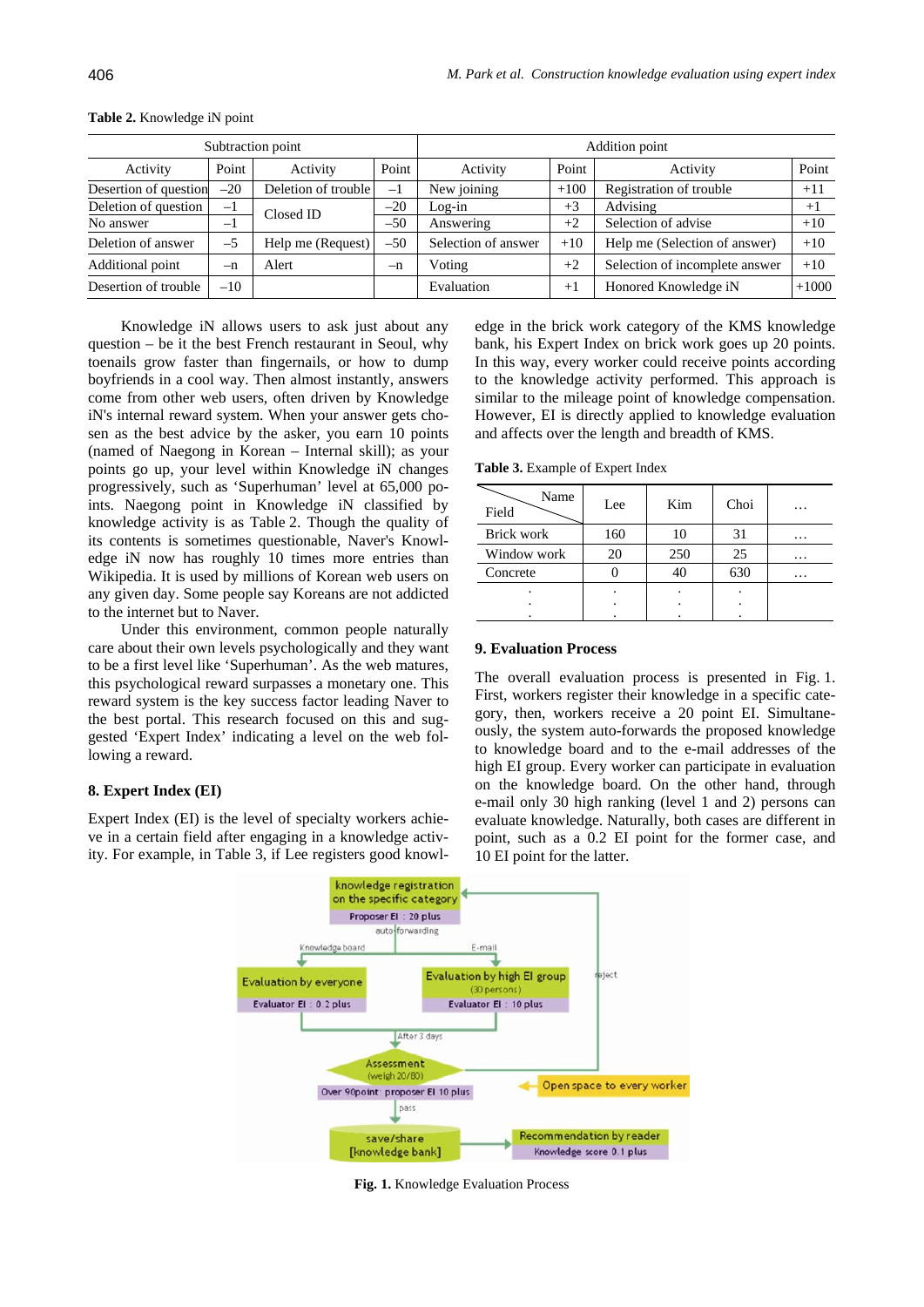

**Fig. 2.** User Scenario

Furthermore, in this process, there is no external enforcement and that is under self-regulation. After 3 days, the score to evaluated knowledge is calculated by the system weighing 20 (Knowledge board)/80(e-mail). If the score over 90 point, the proposer who register the knowledge gets 20 EI bonus point. After saving, workers share the knowledge and then the knowledge score recommended by reader goes up 0.1 point.

User scenario on the process is illustrated in Fig. 2 and detailed EI point is presented Table 4.

This model classifies the level by EI ranking as shown in Table 5.  $1 \sim 10$  ranking is level 1 and  $11 \sim 30$ ranking is level 2. These level 1 and 2 groups is given to expert evaluation, moreover level 1 could be linked to monetary rewards. As seen in previous section, the psychological approach in the cyber world is so much powerful. As usage of the system goes up, the impact of the 'level' will be getting bigger.

Table 6 shows the scoring table according to evaluation. The knowledge under 10 point is rejected and the proposer fails to get EI point. The rejected knowledge cannot be share.

| Class     | Activity                                          | EI    | Remark                         |
|-----------|---------------------------------------------------|-------|--------------------------------|
| General   | New joining                                       | $+10$ |                                |
|           | Registration                                      | $+20$ |                                |
| Knowledge | General evaluation<br>$+0.2$<br>(Knowledge board) |       | 10 times a day<br>(Limitation) |
|           | Expert evaluation<br>(E-mail)                     | $+10$ |                                |
|           | Desertion of expert<br>evaluation                 | $-1$  |                                |
|           | Over 90 (know-<br>ledge score)                    | $+20$ |                                |

**Table 4.** EI point classified by Knowledge Activity

**Table 5.** Ranking Level

| <b>Expert Index Ranking</b> | Classification of level |
|-----------------------------|-------------------------|
| $1 \sim 10$ ranking         | Level 1                 |
| $11 - 30$ ranking           | Level 2                 |
| $31 - 60$ ranking           | Level 3                 |
| $61~100$ ranking            | Level 4                 |
| $101 -$ ranking             | Level 5                 |

**Table 6.** Scoring Table

|            | Evaluation  | Originality / Effort |      |        |     |          |  |  |
|------------|-------------|----------------------|------|--------|-----|----------|--|--|
| Evaluation | Grade       | <b>Best</b>          | Good | Normal | Bad | Poor     |  |  |
| Actuality  | <b>Best</b> | 100                  | 90   | 75     | 60  | 50       |  |  |
|            | Good        | 90                   | 75   | 60     | 50  | 40       |  |  |
|            | Normal      | 75                   | 60   | 50     | 40  | 25       |  |  |
|            | Bad         | 60                   | 50   | 40     | 25  | 10       |  |  |
|            | Poor        | 50                   | 40   | 25     | 10  | $\Omega$ |  |  |

**Table 7.** Example of Calculation

| Class       | Evaluation<br>(knowledge board)                                               |    |              |    | Evaluation (E-mail) |     |                          |     |     |     |
|-------------|-------------------------------------------------------------------------------|----|--------------|----|---------------------|-----|--------------------------|-----|-----|-----|
| Evaluator   | a                                                                             | b  | $\mathbf{c}$ | d  | e                   | A   | В                        | C   | D   | F.  |
| EI          | 20                                                                            | 30 | 40           | 10 | 30                  | 110 | 200                      | 120 | 100 | 110 |
| Score       | 75                                                                            | 60 | 75           | 90 | 60                  | 75  | 40                       | 60  | 40  | 90  |
| Calculation | $(75.20 + 60.30 + 75.40 +$<br>$90.10+60.30)/130=69.2$ 40.100+90.110)/640=58.4 |    |              |    |                     |     | $(75.110+40.200+60.120+$ |     |     |     |
| Total       | $69.2 \cdot 0.2 + 58.4 \cdot 0.8 = 60.5$                                      |    |              |    |                     |     |                          |     |     |     |

As above, overall process is so simple and easy. But, in KMS, simplification is so critical issue. Also, this system could affect worker's motivation through the open space.

This process is similar to the existing evaluation model. But, the expert group in the existing model is selected by the headquarters at random considering position. This difference can affected knowledge activities enormously. It is the point replacing passive with active.

Table 7 shows example of calculation for knowledge score. It's assumed that five common people evaluate knowledge on the knowledge board and five expert level's people evaluate knowledge on their e-mail. Each evaluator has his own EI on that category. Some could have high EI and others could have low EI. So, calculation of score reflecting evaluator's EI is made, that is, the concept of weighting is given. Finally, total score is calculated by 20:80 weighting and this shows that expert evaluation is more critical than general evaluation due to high expertise of Level 1 and 2 groups.

#### **10. Validation using System Dynamics**

As discussed, Expert Index is the useful concept to the knowledge evaluation and lively knowledge activities. But logical basis is insufficient to support benefits of the suggested process. In this regard, this research validated it using System Dynamics.

System dynamics is a methodology for studying and managing complex feedback systems, such as one finds in business and other social systems. In fact it has been used to address practically every sort of feedback system. While the word system has been applied to all sorts of situations, feedback is the differentiating descriptor here. Feedback refers to the situation of X affecting Y and Y in turn affecting X perhaps through a chain of causes and effects. One cannot study the link between X and Y and, independently, the link between Y and X and predict how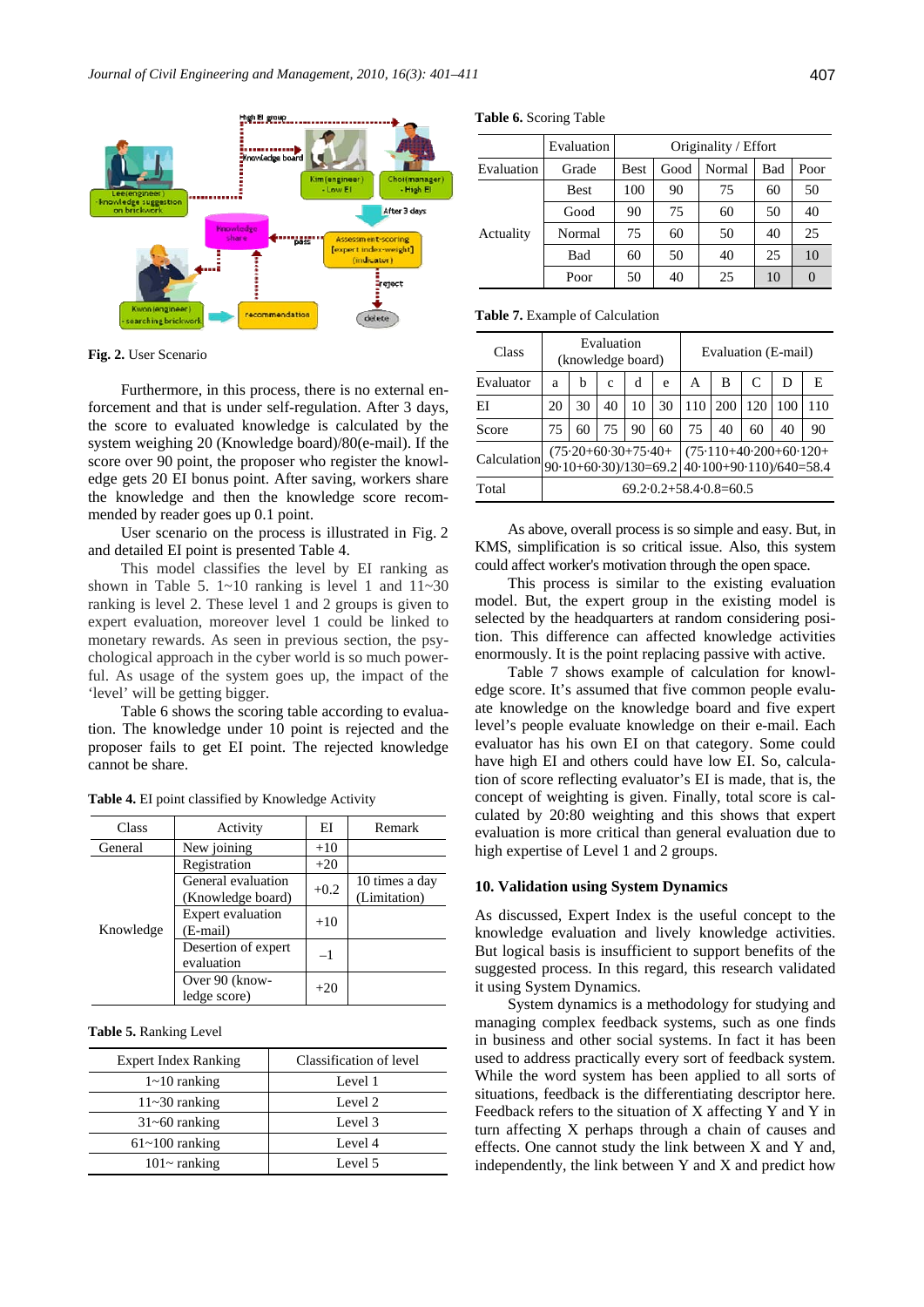the system will behave. Only the study of the whole system as a feedback system will lead to correct results.

System dynamics modeling uses causal loop diagramming to represent a modeler's understanding on the system. In a causal loop diagram, variables are connected by arrows that denote the causal influences between variables (Park 2005).

This diagram consists of arrows connecting variables (things that change over time) in a way that shows how one variable affects another. Fig. 3 shows an example of causal loop diagram.



**Fig. 3.** Example of Causal Loop Diagram

Each arrow in a causal loop diagram is labeled with an "+" or an "-." "+"" means that when the first variable changes, the second one changes in the same direction (for example, as your anxiety at work goes up, the number of mistakes you make goes up, too). "–" means that the first variables causes a change in the opposite direction in the second variable (for example, the more relaxation exercises you do, the less stressed you feel).

In the diagram, the arrows come together to form loops, and each loop is labeled with an "R" or a "B" "R" means reinforcing; i.e., the causal relationships within the loop create exponential growth or collapse. (For instance, the more anxious you are at work, the more mistakes you make, and as you make more mistakes, you get even more anxious, and so on, in a vicious, upward spiral). "B" means balancing; i.e., the causal influences in the loop keep things in equilibrium. (For example, if you feel more stressed, you do more relaxation exercises, which bring your stress level down.)

Causal loop diagram can contain many different "R" and "B" loops, all connected together with arrows. By drawing these diagrams with your work team or other colleagues, you can get a rich array of perspectives on what's happening in your organization. You can then look for ways to make changes so as to improve things. For example, by understanding the connection between anxiety and mistakes, you could look for ways to reduce anxiety in your organization.

#### **11. Analysis on Generic and Current Model of KMS**

Fig. 4, the causal loop illustrates a generic model of KMS focusing on use of KMS and quality of information. The most important factor on KMS is the 'use', that is use of the system. This may be driven primarily by number of user. As diagramed in Fig. 4, number of user is influenced by the user satisfaction on KMS. A bigger satisfaction leads to a higher number of users. If use of KMS goes up, registration of information on the system naturally goes up. Then volume of information increases and this leads to much information that user want and many loads on KMS. The former enhances the usability of KMS, but the latter brings down that. So, main loop of this generic model is a balancing loop. Meanwhile, increasing volume of information leads to efforts for improving knowledge evaluation. As stated above, quality of information must take precedence over quantity, especially in the developmental phases of this KMS. This effort leads to higher quality of information following higher quality of evaluation. Then reliability on information goes up and reliability on KMS goes up. Finally, this meets on user's satisfaction. Also, use of KMS is affected by mass psychology and word of mouth within organization. Most Knowledge Management System has the logic as seen in Fig. 4.



**Fig. 4.** The Generic Model of KMS



**Fig. 5.** The Current Evaluation Model of KMS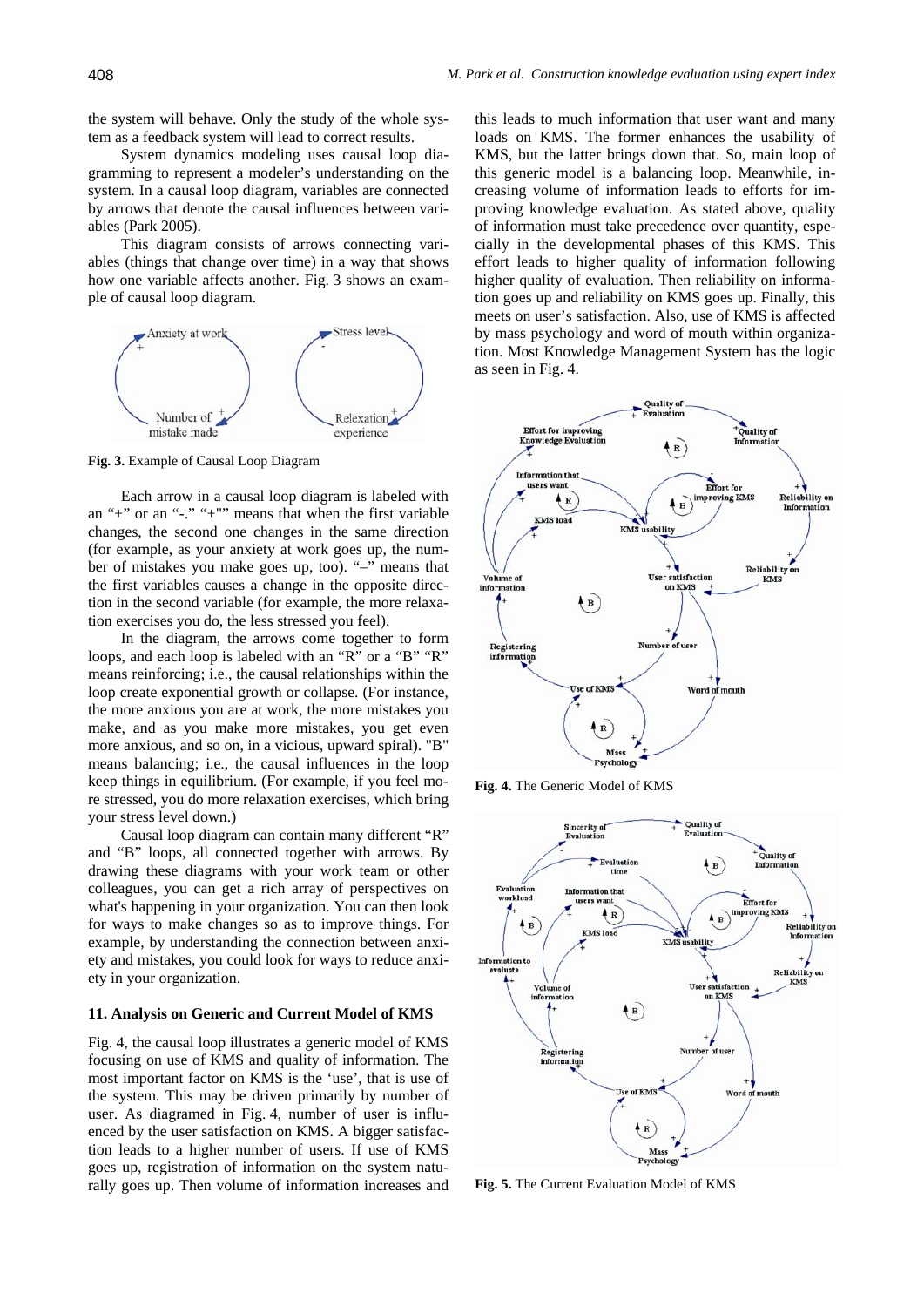Fig. 5, the causal loop illustrates a model of current KMS focusing on knowledge evaluation. The current evaluation method most companies use is the system that designated experts evaluate knowledge as stated above. First, if registration of information increases following many uses of KMS, information to evaluate increases at the same time. Then, evaluation workload to experts is bigger and bigger and experts put off the work from day to day. As a result, this affects worse usability of KMS. Also, heavy workload for evaluation leads to bad sincerity of knowledge evaluation. This is related to quality of evaluation and quality of information, and finally this make worse user's satisfaction on KMS.

In conclusion, we validated that current evaluation method forms only balancing loop. So, this method does not enhance both use of KMS and quality of evaluation.

#### **12. Analysis on the Suggested Model of KMS based on EI**

As shown in previous section, several problems that obstruct lively KMS are proved by the causal loop. Now, we will find how introducing Expert Index affect the loop. First, introduction of EI enables to decrease evaluation workload because of many experts on each category. Then, this links to reduction in evaluation time and better sincerity of evaluation. Consequently, this leads to enhancement of KMS usability and user's satisfaction on KMS. Second, if a worker registers information or knowledge, his EI on that category rise, then feeling of achievement on EI goes up and this links to use of KMS. So, this loop is formed to the reinforcing loop. Third, rise of EI following use of KMS leads to psychological rewards surpassing monetary rewards and this influences motivation. Motivation is the one of the most important factor. This influences both evaluation time and sincerity of evaluation, same as evaluation workload. Besides, there is the other psychological factor influencing motivation. Use of KMS leads to bigger gap of EI between high users and low users, and this brings about psychological competitiveness. This sense of rivalry leads to anticipation for high EI, in the end, this encourages the motivation. Finally, the EI model is reinforced more and more as time goes on as shown in Fig. 6.

In conclusion, we validated introduction of EI enhances revitalization of KMS and quality of knowledge evaluation. Autonomy and psychological side are the key points in evaluating knowledge as well as in operating KMS.

### **13. System Development**

This research has initiated as a part of Web-based Distributed Lean Construction Information System (Lean Construction Research Center, LRC2) Project. The overall aim of LRC2 Project is to promote the information reliability created during construction production process and develop a supporting system to improve processes of design/supply/construction phase. The detailed objectives of each division of the project are listed hereafter.

1) Provide a tool for examining the sequence of work processes before construction and measuring the construction progress to establish a material delivery and supply chain system based the 'Just-In-Time' theory including RFID (Radio Frequency Identification) and ADC (Automatic Data Collection) for maker activities of a concrete and a drainage system.



**Fig. 6.** The Suggested Model of KMS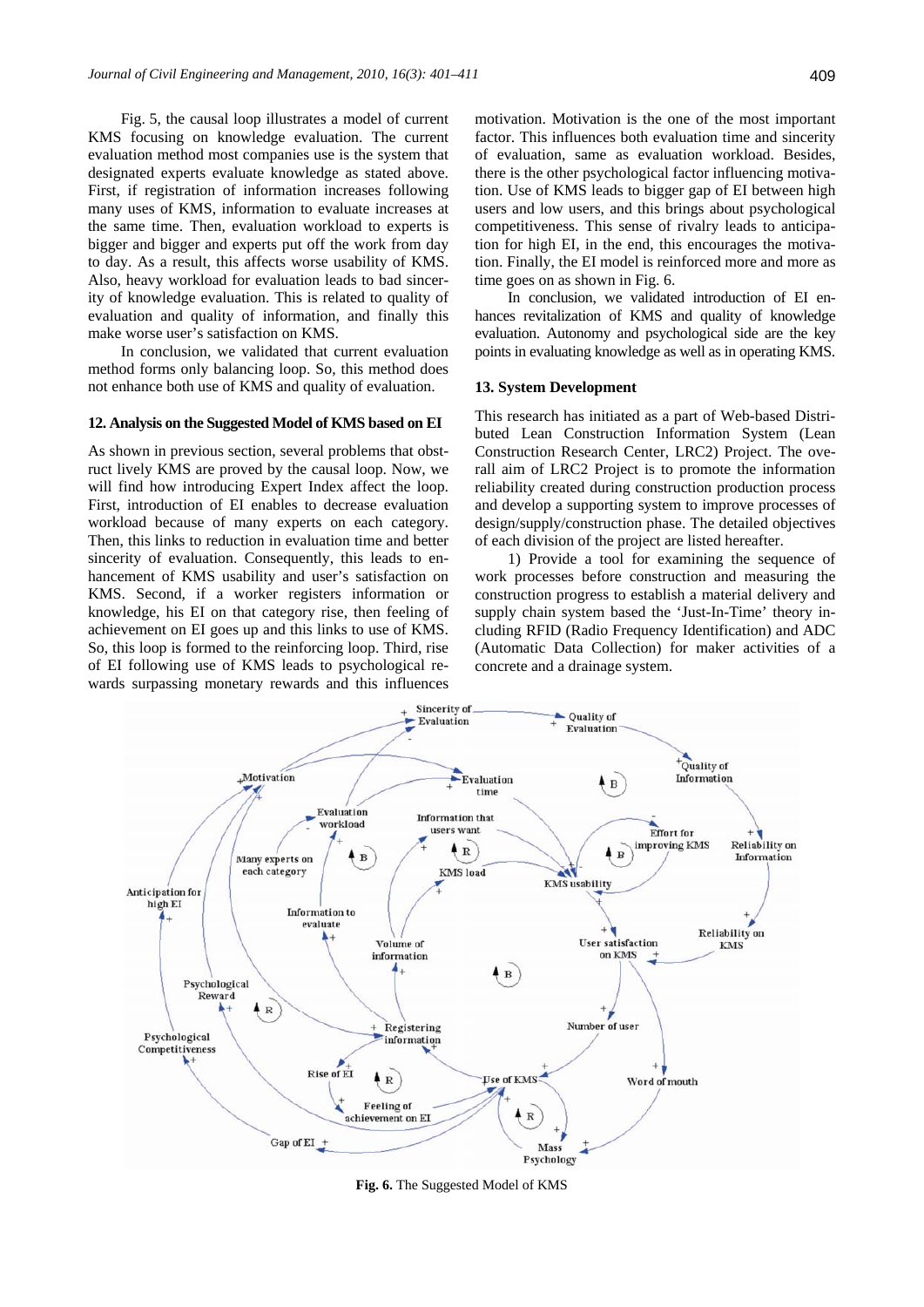

**Fig. 7.** Knowledge Evaluation by e-mail

2) Develop web-based design management system for managing plan information and cost information of design phase in order to achieve design coordination and optimization.

3) Develop an innovated construction production process management model to improve construction productivity of the domestic construction industry and a simulation system for the construction process, including developing job-site manual and education manual for the construction project participants.

4) Define problems of knowledge management practices within construction industries and develop webbased knowledge management system for the construction organization to improve the performance of knowledge management.

This paper is one of research results of the fourth division, which plays a Pivotal role in effectively managing and integrating information and knowledge created at other developed systems as research project, and providing result management/decision making support/knowledge based information services.

Based on the previous discussion, the system was developed to include the proposed evaluation process detailed above. Fig. 7 shows knowledge evaluation conducted by e-mail. Members of the high ranking EI group (30 persons) evaluate the knowledge that is autoforwarded to their e-mail addresses. There are different indicators that everyone can evaluate knowledge by to simplify it. For example, indicators such as originality and actuality could be valued by participants. However, while companies can adopt their own indicators, simplification should always be maintained.

#### **14. Conclusions**

While the current global economy can be characterized by the intensification of business competitiveness, leaner organizations, the convergence of products and services, and by vast technological developments, the risks and uncertainties inherent in such a dynamic environment make the management of organizational knowledge even more crucial. Indeed, previous theoretical and empiricalbased studies have proven that knowledge leads to organizational success. Knowledge Management (KM) has particularly gained credence, and continues to generate interest, in academic and business circles. KM is of especial interest to project-based industries such as construction, as the effective management of knowledge is critical to the survival and continued advancement of a company.

Most companies adopting Knowledge Management evaluate knowledge by expert master or expert group. However, this method has limitations such as the expert group having to deal with too much work and the low reliability of knowledge evaluation.

To address this, a new process was suggested that utilizes Expert Index. Under an EI system (which is based on self-regulation), every worker has the opportunity to be an expert in each field. Also, a high EI can boost